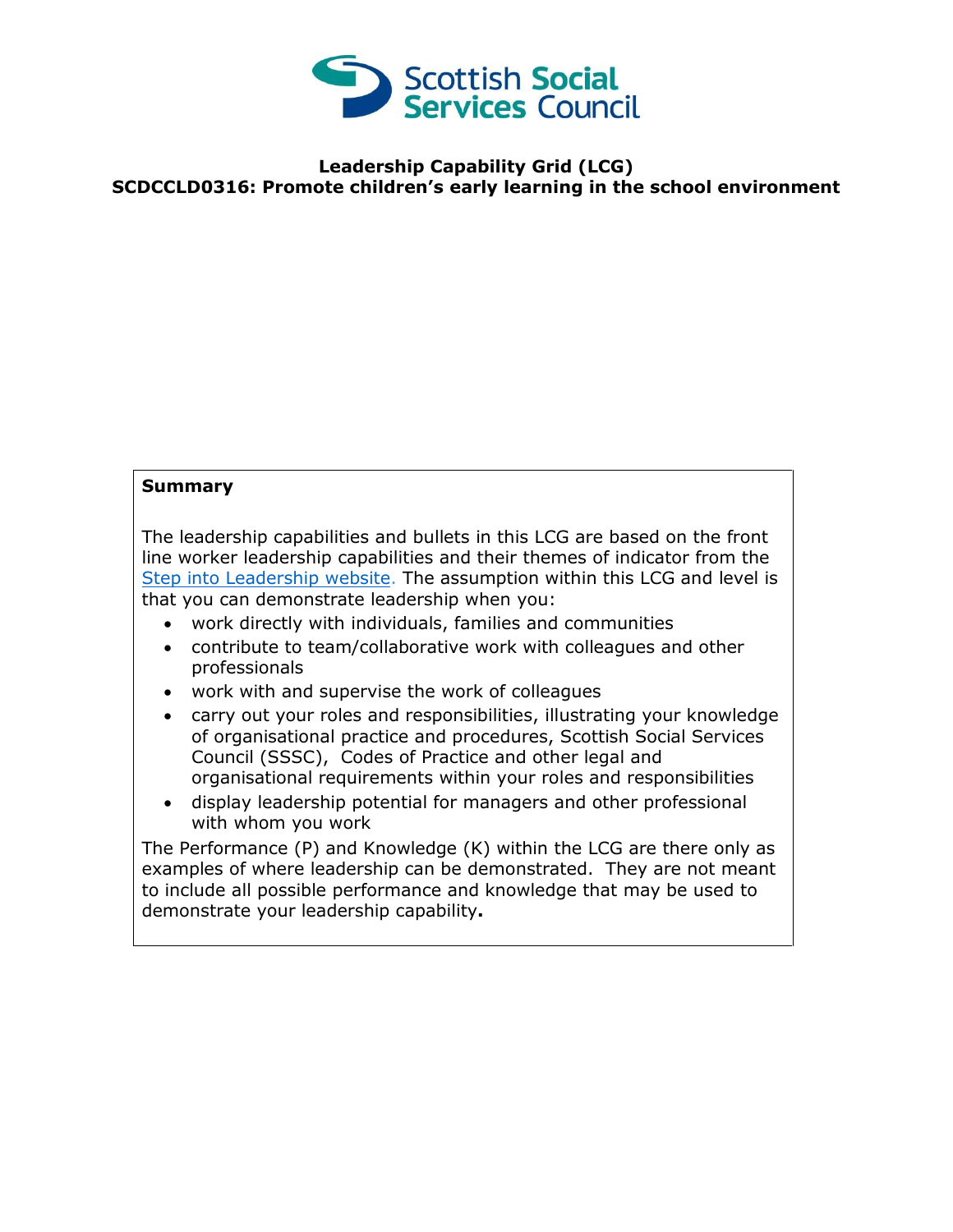

## **Leadership Capability Grid (LCG) SCDCCLD0316: Promote children's early learning in the school environment**

| Leadership<br>capabilities         | When promoting children's early learning in the school environment<br>you can demonstrate leadership capabilities by:                                                                                                                                                           |
|------------------------------------|---------------------------------------------------------------------------------------------------------------------------------------------------------------------------------------------------------------------------------------------------------------------------------|
| <b>Vision</b>                      | Providing a vision for those with whom you work and your organisation when<br>you:                                                                                                                                                                                              |
|                                    | • See how best to make a difference when providing active support<br>(P2, 21, 22, 23, 28; K11, 17, 46)                                                                                                                                                                          |
|                                    | • Communicate and promote ownership of the vision when working with others<br>$(P21, 22, 23; K11, 17, 46)$ and when recording and reporting (P28;<br>K35, 36, 37)                                                                                                               |
|                                    | • Promote social service values through active participation and<br>personalisation (P22,24; $K2,11,45$ )                                                                                                                                                                       |
|                                    | • See the bigger picture when demonstrating knowledge and practice of<br>organisational, local and national policies and procedures (P29;<br>K6, 35, 36, 37, 41, 47, 48)                                                                                                        |
| Self-                              | Displaying self leadership when you:                                                                                                                                                                                                                                            |
| leadership                         | • Demonstrate and adapt leadership in response to changing needs and<br>preferences (P15,22; K11,16)                                                                                                                                                                            |
|                                    | • Improve own leadership when you seek advice (P2,31; K20,28)                                                                                                                                                                                                                   |
|                                    | • Demonstrate and promote resilience when adapting practice and overcoming                                                                                                                                                                                                      |
|                                    | barriers (P21,22; K43,46,47)<br>• Challenge discrimination and oppression $(P2; K1,4,45,47)$                                                                                                                                                                                    |
| <b>Motivating</b><br>and inspiring | Motivating and inspiring others when you:<br>• Inspire people by personal example (P2,23; K14,16,17)<br>• Recognise and value the contribution of others (P2,22,23; $K9,10,20$ )<br>• Support the creation of a learning and performance culture (P2,22,28;<br>K16, 17, 20, 28) |
| <b>Empowering</b>                  | Empowering people when you:                                                                                                                                                                                                                                                     |
|                                    | • Enable leadership at all levels $(P2, 22, 23; K8, 9.16)$<br>• Support the creation of a knowledge and management culture by seeking<br>and providing information to enable understanding $(P2, 22, 23, 31)$<br>K16, 17, 28)                                                   |
|                                    | • Promote professional autonomy (P2,15,22,28; K16,17,25,28,39,40,43,45)<br>• Involve people in development and improvement (P2,23; K16)                                                                                                                                         |
| <b>Collaborating</b>               | Collaborating and influencing when you:                                                                                                                                                                                                                                         |
| and<br>influencing                 | Promote partnership working $(P1,2,22,23; K11,16,17)$<br>Influence people $(P1,2,22,23; K11,16,17)$                                                                                                                                                                             |